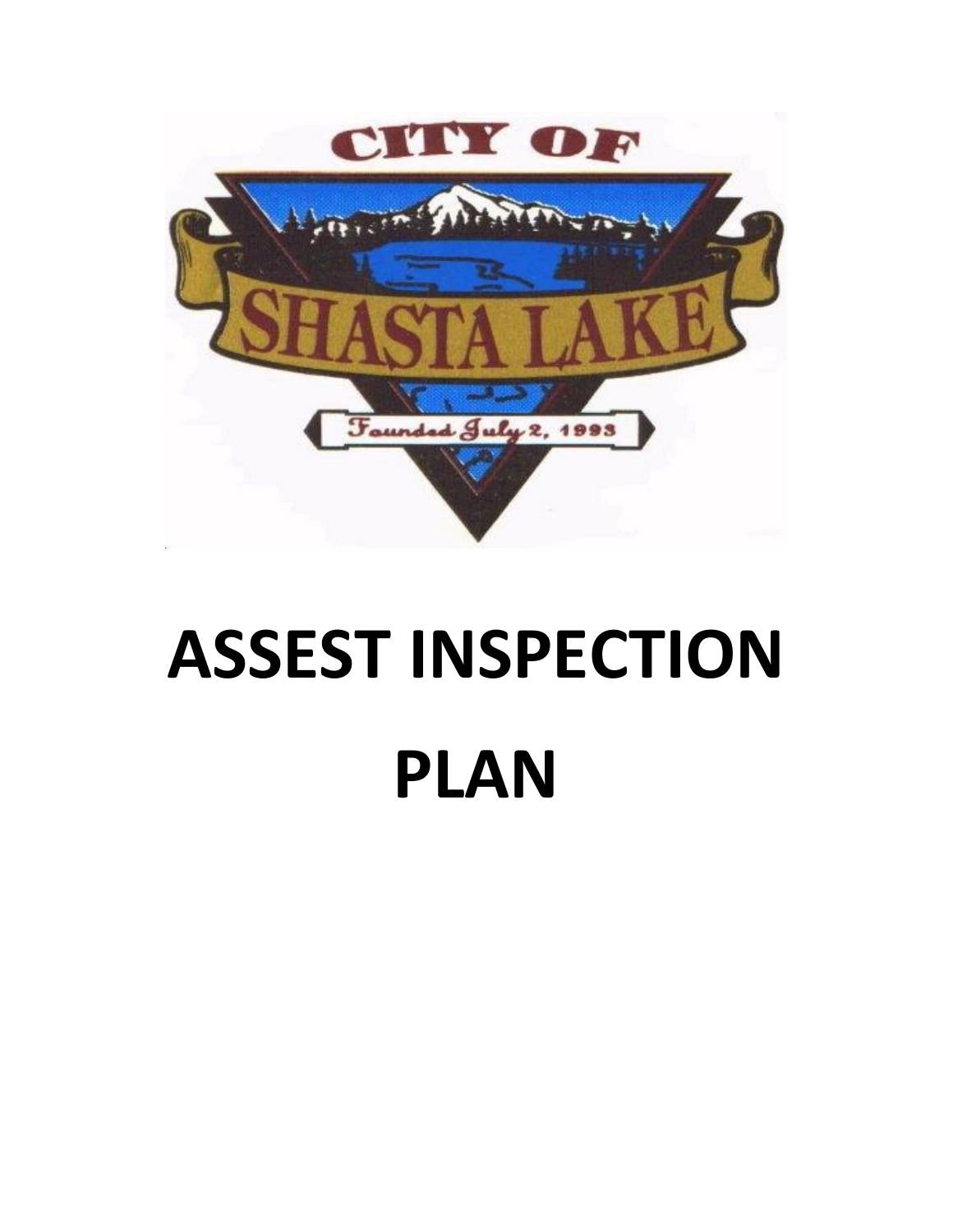## Overview

The City of Shasta Lake voluntarily follows the guidelines for inspection of electric facilities set forth by the CPUC in General Order 165. The exception to this General Order is that the City of Shasta Lake does not report directly to the CPUC. The City Council for the City of Shasta Lake is the governing body for the Electric Department.

# Inspection Intervals

The City of Shasta Lake does two patrols annually of the 115KV transmission lines. The patrols are to inspect the line and make sure vegetation management goals are being met. The 12KV distribution lines are patrolled once a year to inspect line and make sure vegetation management goals are being met. All detailed and intrusive inspections on the 12KV and 115KV lines are done more frequent than the recommended requirement, but at no specific interval. These inspections are documented in our Distribution Inspection Software (Partner).

# Maintenance Documentation

The Electric Department uses a maintenance monitoring system, Distribution Inspection Software (Partner). Using Partner, the City logs the condition of its transmission and distribution equipment. Updates can be logged by City personnel while in the field. Partner allows supporting information, such as photos or other attachments, to be attached to individual assets. All operations personnel can access this information in real time while connected to the data network.

Partner allows the department to assign work to field personnel from the application user interface. When work is completed a reinspection occurs documenting what repairs/replacement of equipment was performed.

As of 2019, all intrusive pole inspections are done by an IML pole tester. This gives the department much more detailed information on the integrity of the pole and the degradation of the pole is logged.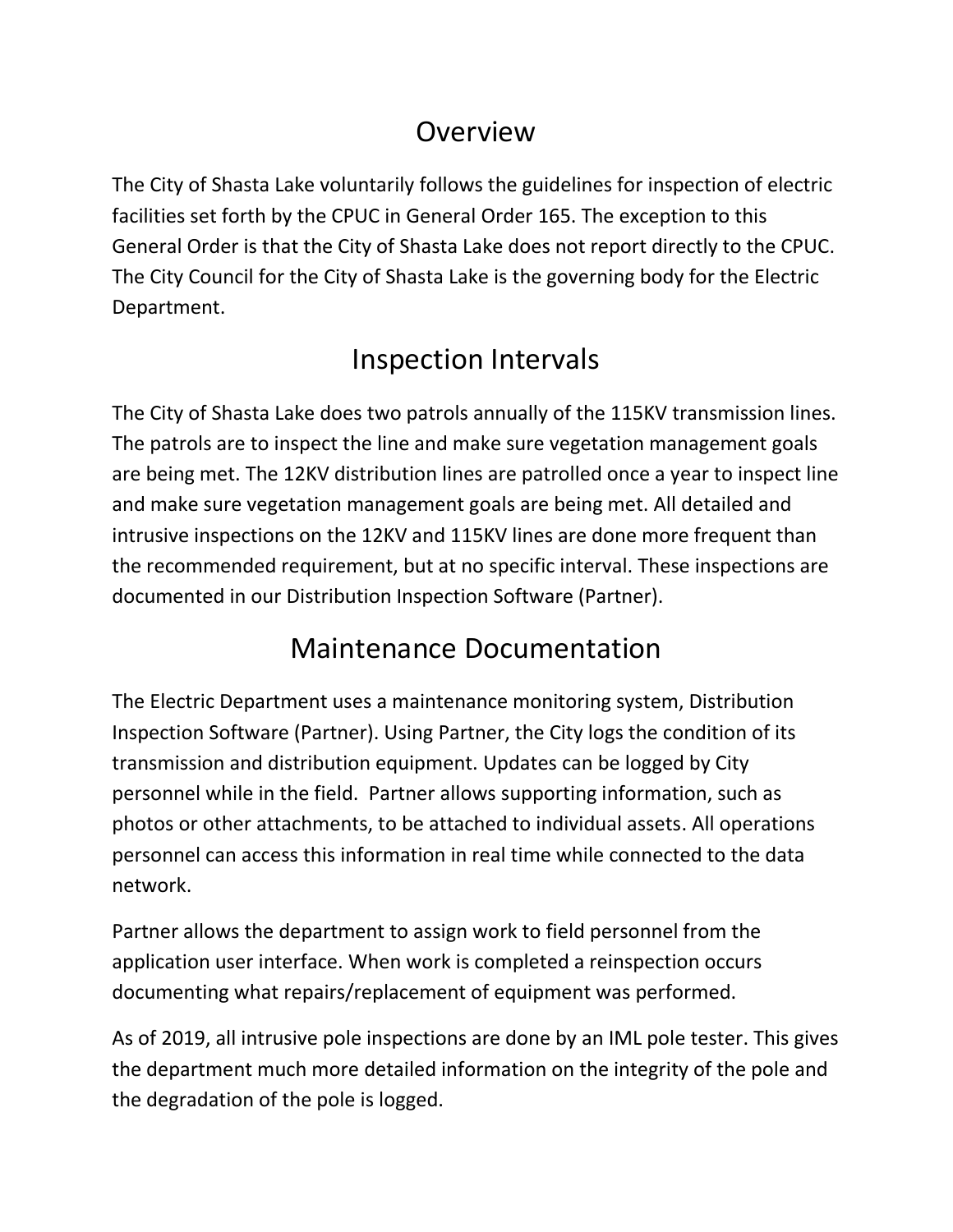## Public Utilities Commission of the State of California Inspection Requirements for Electric Distribution and Transmission **Facilities**

Adopted March 31, 1997 **Adopted March 31, 1997** Effective March 31, 1997

(D.97-03-070 in I.95-02-015 and R.96-11-004)

Amended August 20, 2009 by D.09-08-029 in R.08-11-005 Amended January 12, 2012 by D.12-01-032 in R.08-11-005

#### **I. Purpose**

The purpose of this General Order is to establish requirements for electric distribution and transmission facilities (excluding those facilities contained in a substation) regarding inspections in order to ensure safe and high-quality electrical service.

#### **II. Applicability**

This General Order applies to all electric distribution and transmission facilities (excluding those facilities contained in a substation) that come within the jurisdiction of this Commission, located outside of buildings, including electric distribution and transmission facilities that belong to non-electric utilities.

The requirements of this order are in addition to the requirements imposed upon utilities under General Orders 95 and 128 to maintain a safe and reliable electric system. Nothing in this General Order relieves any utility from any requirements or obligations that it has under General Orders 95 and 128.

This General Order does not apply to facilities of communication infrastructure providers.

#### **III. Distribution Facilities**

#### **A Definitions**

For the purpose of this General Order,

- **(1) "Urban"** shall be defined as those areas with a population of more than 1,000 persons per square mile as determined by the United States Bureau of the Census.
- **(2) "Rural"** shall be defined as those areas with a population of less than 1,000 persons per square mile as determined by the United States Bureau of the Census.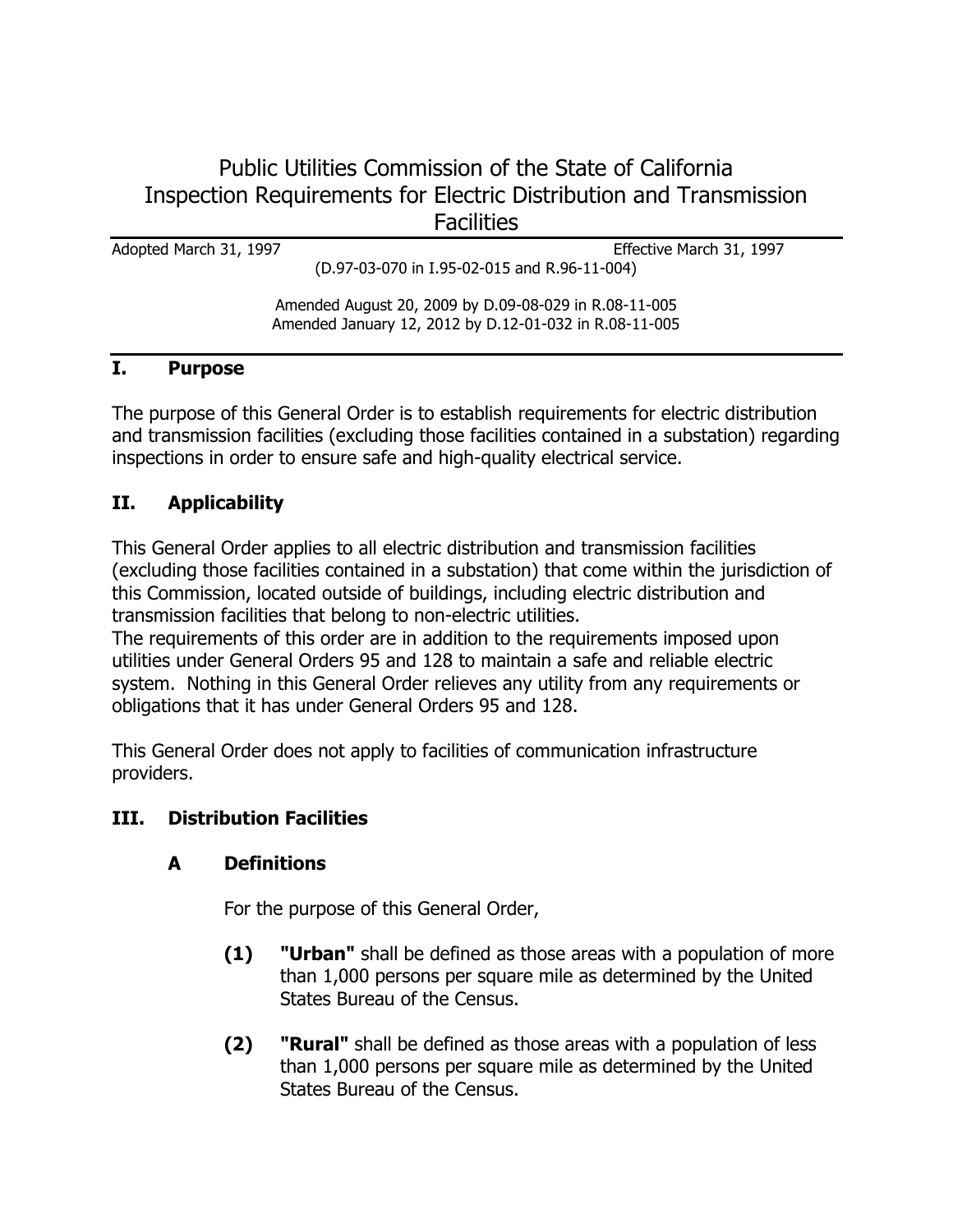- **(3) "Patrol inspection"** shall be defined as a simple visual inspection, of applicable utility equipment and structures, that is designed to identify obvious structural problems and hazards. Patrol inspections may be carried out in the course of other company business.
- **(4) "Detailed"** inspection shall be defined as one where individual pieces of equipment and structures are carefully examined, visually and through use of routine diagnostic test, as appropriate, and (if practical and if useful information can be so gathered) opened, and the condition of each rated and recorded.
- **(5) "Intrusive"** inspection is defined as one involving movement of soil, taking samples for analysis, and/or using more sophisticated diagnostic tools beyond visual inspections or instrument reading.
- **(6) "Corrective Action"** shall be defined as maintenance, repair, or replacement of utility equipment and structures so that they function properly and safely.

#### **B Standards for Inspection**

Each utility subject to this General Order shall conduct inspections of its distribution facilities, as necessary, to ensure reliable, high-quality, and safe operation, but in no case may the period between inspections (measured in years) exceed the time specified in Table 1.

### **C Record Keeping**

The utility shall maintain records for (1) at least ten (10) years of patrol and detailed inspection activities, and (2) the life of the pole for intrusive inspection activities. Such records shall be made available to parties or pursuant to Commission rules upon 30 days notice. Commission staff shall be permitted to inspect such records consistent with Public Utilities Code Section 314 (a).

For all inspections records shall specify the circuit, area, facility or equipment inspected, the inspector, the date of the inspection, and any problems (or items requiring corrective action) identified during each inspection, as well as the scheduled date of corrective action.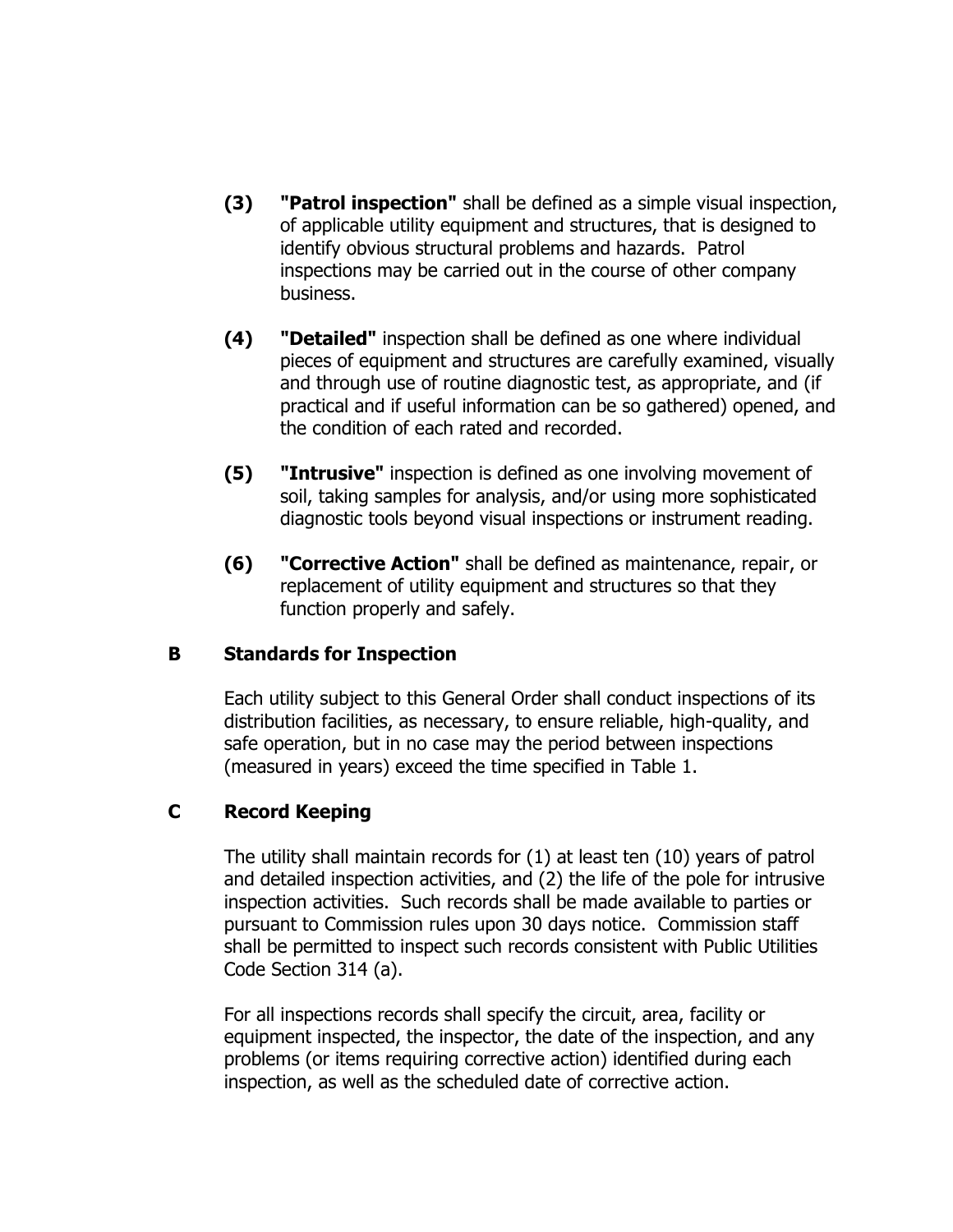## **D Reporting**

By July 1st each utility subject to this General Order shall submit an annual report for the previous year under penalty of perjury.

The report shall list four categorical types of inspections: Patrols, Overhead Detailed, Underground Detailed and Wood Pole Intrusive. The report shall denote the total units of work by inspection type for the reporting period and the number of outstanding (not completed) inspections within the same reporting period for each of the four categories.

| Type of Inspections (1) | Due /      | Outstanding (3) |
|-------------------------|------------|-----------------|
| Patrols                 | <b>XXX</b> | <b>XXX</b>      |
| <b>OH Detailed</b>      | <b>XXX</b> | <b>XXX</b>      |
| <b>UG Detailed</b>      | <b>XXX</b> | <b>XXX</b>      |
| Wood Pole Intrusive     | XXX        | <b>XXX</b>      |

|  | Sample Report Template: |  |  |
|--|-------------------------|--|--|
|--|-------------------------|--|--|

Notes:

1) Each utility will define its reporting unit basis (e.g., circuit, grid, facility / equipment).

2) Total inspections due in the reporting period. (Does not include outstanding inspections from prior years.)

3) Total inspections required that were not completed in the reporting period. (Does not include outstanding inspections from prior years.)

#### **IV. Transmission Facilities**

Each utility shall prepare and follow procedures for conducting inspections and maintenance activities for transmission lines.

Each utility shall maintain records of inspection and maintenance activities. Commission staff shall be permitted to inspect records and procedures consistent with Public Utilities Code Section 314 (a).

> /s/ Paul Clanon Paul Clanon Executive Director